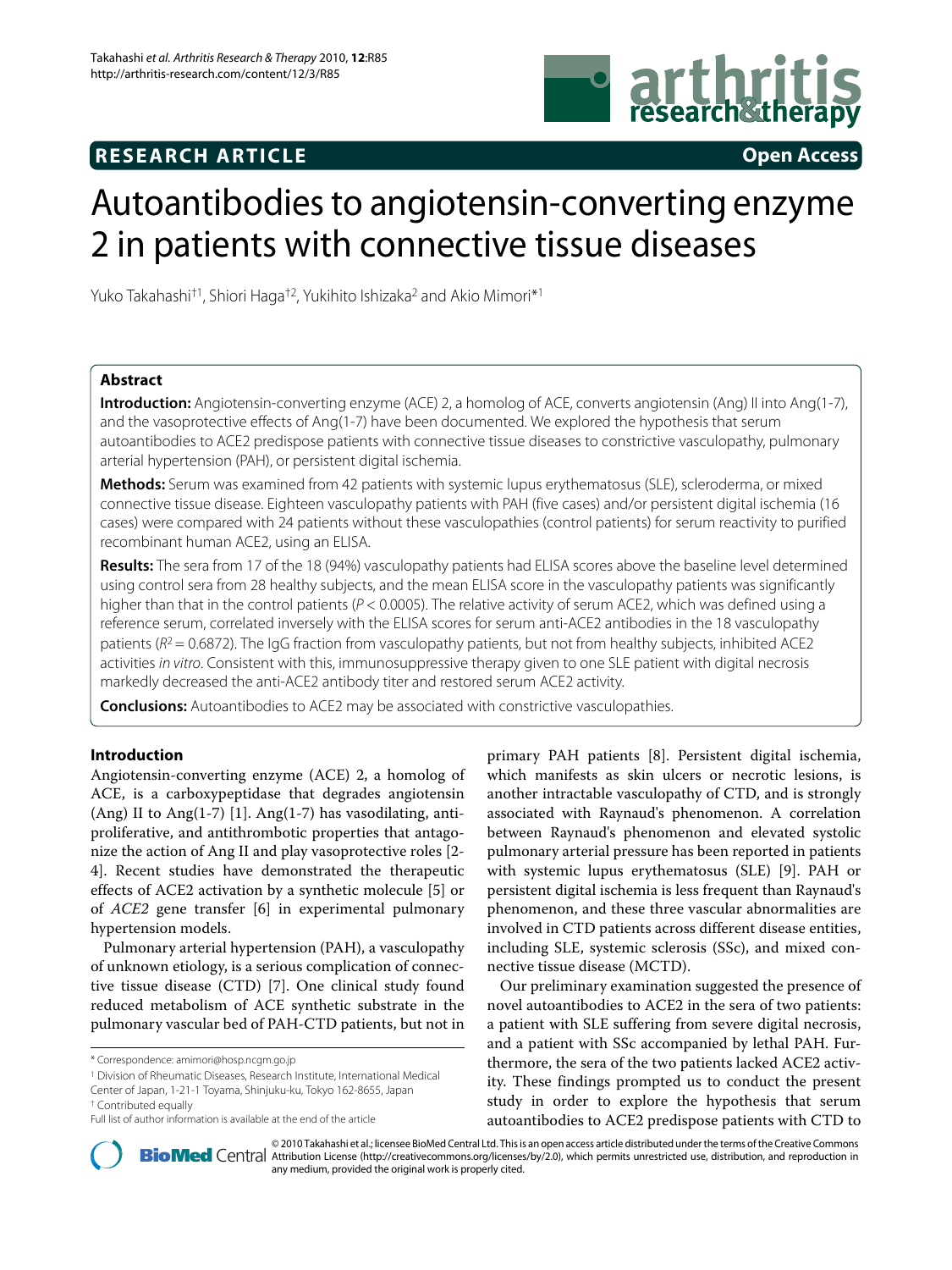constrictive vasculopathies; that is, PAH and persistent digital ischemia.

#### **Materials and methods**

#### **Study design**

As many patients as possible among those with CTD and PAH or persistent digital ischemia (vasculopathy patients) in our hospital at time of the study were enrolled. Sera from these patients were studied in comparison with those from CTD patients without vasculopathy or from healthy subjects. The ethics committee of our hospital approved this study, and written informed consent was obtained from all patients and control subjects.

#### **Serum sampling**

Fresh serum was obtained from all of the patients and normal subjects for the present study. Each serum sample was aliquoted to avoid repeated thawing and was stocked at -20°C until assayed.

#### **Diagnosis of connective tissue disease**

Forty-two patients with SLE, SSc, or MCTD were studied. SLE was diagnosed according to the classification criteria of the American College of Rheumatology [\[10](#page-6-8)]. Patients with SSc met the classification criteria for the diffuse  $(n = 3)$  or limited  $(n = 6)$  form of SSc, as described in the literature [[11\]](#page-6-9). Patients with MCTD met the criteria for MCTD from Kasukawa and colleagues [\[12](#page-6-10)] and the original definition of MCTD by Sharp and colleagues [[13\]](#page-6-11).

#### **Diagnosis of pulmonary arterial hypertension**

PAH had been diagnosed in five patients with SSc, based on dyspnea on exertion, elevated plasma brain natriuretic peptide levels >100 pg/ml, right ventricular outflow and peak tricuspid regurgitant pressure gradient exceeding 30 mmHg on echocardiography, exclusion of pulmonary thromboembolism by high-resolution computed tomography or pulmonary scintigraphy, and no deteriorated lung fibrosis that could cause pulmonary hypertension.

#### **Diagnosis of persistent digital ischemia**

Each of the 16 patients in this category had persistent cyanotic lesions on the digits, present for more than 2 years at the time of the present study, and a history of or existing digital ulcers or necrosis. The radial artery pulse in each patient was normal, and atherosclerotic ischemia was excluded clinically. Three of the 16 patients also had PAH.

#### **Control patients**

Serum samples from 24 CTD patients who had neither PAH nor persistent digital ischemia were collected randomly (that is, independent of the activity of their CTD) on the ward or in the outpatient clinic. These samples served as disease controls.

#### **Normal control subjects**

Serum samples were obtained from 28 healthy volunteers (23 females and five males) who were free from any active or chronic diseases, including hypertension. Before bleeding, each subject was confirmed to have normal blood pressure in the arms. The mean age of the 28 subjects was  $32.0 \pm 9.5$  years.

#### **Detection of anti-ACE2 antibodies in patient serum**

We established an ELISA using purified recombinant human ACE2. A plasmid DNA-encoding human ACE2 cDNA, which was kindly gifted from Dr Hyeryun Choe (Harvard Medical School, Cambridge, MA, USA), was introduced into 293 free-style cells, according to the manufacturer's protocol (Invitrogen, Carlsbad, CA, USA). Culture supernatant was harvested on day 2 after transfection, dialyzed against 25 mM Tris-Cl (pH 8.5), and applied onto a DEAE column. ACE2 was eluted with 250 mM NaCl, and was dialyzed against for further use. About 12.5 μg/ml recombinant human ACE2 were first coated overnight onto a 96-well plate with bicarbonate buffer (pH 9.6) at 4°C. The wells were then treated with a blocking buffer composed of 5% BSA in PBS and washed with buffer composed of 20 mM Tris-HCl (pH 7.5), 150 mM NaCl, and 0.1% Tween 20. The sera of the patients and normal healthy volunteers were added to the plate and incubated for 1 hour at room temperature. Bound ACE2 antibodies were detected using horseradish peroxidase-conjugated anti-human IgG antibody. The optical density at 450 nm was measured after a 30-minute incubation with SureBlue TMB microwell peroxidase substrate (Kirkegaard & Perry Laboratories Inc., Gaithersburg, MD, USA). All samples were analyzed in triplicate, and the values were normalized with the positive control.

#### **Measurement of serum ACE2 activity**

Zinc-dependent ACE2 enzymatic activity was measured according to the methods described previously [\[14](#page-6-12)[,15](#page-7-0)]. Briefly, 20 μM (7-methoxycoumarin-4-yl) acetyl-APK- (2,4-dinitrophenyl)-OH (amino acids depicted by single letters) (AnaSpec Inc., Fremont, CA, USA) - a fluorogenic substrate [[14](#page-6-12)] - was incubated with 1 μl test serum. Fluorescence was monitored using Safire2 (TECAN, Männedorf, Switzerland) at the excitation and emission wavelengths of 320 nm and 450 nm, respectively.

Preliminary experiments revealed that the relative fluorescence unit (RFU) value was not increased when the substrate was simply incubated without the enzyme (data not shown). Among 20 healthy humans, two samples showed significantly high autofluorescence - in these cases, the RFU values decreased during the incubation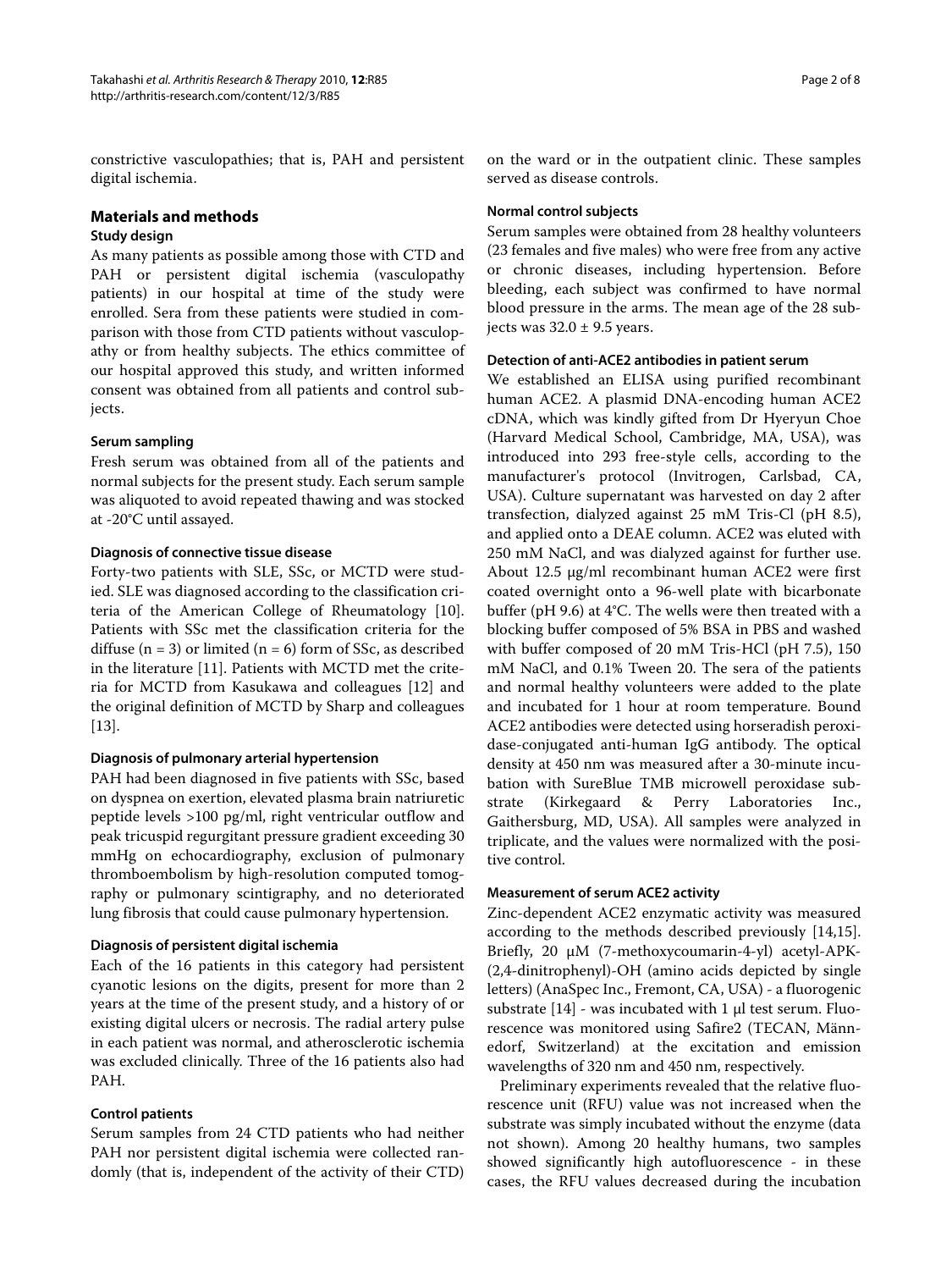#### **Table 1: Patient demographics**

| <b>Parameter</b>            | <b>Vasculopathy patients</b>                                                     | <b>Control patients</b>     |
|-----------------------------|----------------------------------------------------------------------------------|-----------------------------|
| Number of patients          | 18 (17 females, 1 male)                                                          | 24 (21 females, 3 males)    |
| Age (years)                 | $50.5 \pm 14.3$                                                                  | $46.8 \pm 17.8$             |
| Disease entities            | SLE (4), SSc (6), MCTD (8)                                                       | SLE (21), SSc (2), MCTD (1) |
| Constrictive vasculopathies | PAH (5); all patients had SSc <sup>a</sup> ; persistent<br>digital ischemia (16) | None                        |

Data presented as n or mean ± standard deviation. PAH, pulmonary arterial hypertension; MCTD, mixed connective tissue disease; SLE, systemic lupus erythematosus; SSc, systemic sclerosis. <sup>a</sup>Three patients also had digital ulcers; of these, one patient had a history of scleroderma renal crisis.

even with the substrate. We excluded these samples because it was not possible to evaluate the ACE2 enzyme activity.

The RFU values obtained by the APK substrate were almost completely inhibited by an ACE2 inhibitor, DX600 (Phoenix Pharmaceuticals Inc., Burlingame, CA, USA) (Additional file [1](#page-6-13)). Additionally, the RFU values were statistically significant at both 60 and 70 minutes of the incubation (Additional file [2](#page-6-14)). Based on these observations, we used the RFU values at 70 minutes without subtracting the residual RFU counts resistant to DX600 [\[15](#page-7-0)]. The relative ACE2 activity (%) in each sample was further calculated based on the level of ACE2 activity in a mixture of serum samples from 28 healthy subjects (a reference serum). The assay was performed in triplicate and the mean values of three independent measurements of the ACE2 ELISA and ACE2 activity assay were used for the statistical analysis by Student's *t* test.

#### **Detection of serum ACE2 protein**

An anti-human ACE2 goat polyclonal antibody (R&D Systems, Minneapolis, MN, USA) was used for immunoprecipitation. Serum was first treated for 15 minutes with 100 mM MgCl<sub>2</sub>, 70 units DNase I (Takara Bio Inc., Shiga, Japan) and 500 μg/ml Ribonuclease A (Sigma, St Louis, MO, USA) at room temperature, and was then incubated with anti-human ACE2 antibody at 4°C for 2 hours. After incubation, the immune complexes were recovered using Protein G Sepharose™ 4 Fast Flow (GE Healthcare, Amersham, Buckinghamshire, UK) and subjected to SDS-PAGE, followed by western blot analysis. To detect ACE2 proteins, an anti-human ACE2 mouse monoclonal antibody was used (R&D Systems).

#### **Purification of IgG from serum**

Five microliters of serum were incubated with Protein G Sepharose™ 4 Fast Flow in 20 mM sodium phosphate buffer (pH 7.0) for 2 hours at 4°C. The immune complexes were then washed and the IgG-bound beads eluted with 0.1 M glycine-HCl (pH 2.7). The recovered IgG was immediately neutralized with 1 M Tris-HCl (pH 8.0). IgG

was detected by SDS-PAGE followed by Coomassie Brilliant Blue staining. IgG fractions were prepared from three vasculopathy patients and three healthy subjects. The effect of each IgG on the activity of recombinant human ACE2 (standard rACE2; R&D Systems) was examined as described.

#### **Results**

#### **Disease status of patients at the time of the present study**

The demographics of patients with CTD and PAH or persistent digital ischemia (vasculopathy patients,  $n = 18$ ) and of the control CTD patients  $(n = 24)$  are presented in Table 1. The control patients had neither manifestations nor a history of these vasculopathies.

<span id="page-2-0"></span>

**Figure 1 Summarized results of ELISA for detecting serum antiangiotensin-converting enzyme 2 antibodies**. The ELISA scores of the vasculopathy patients ( $n = 18$ ) are significantly higher than those of patients without vasculopathy (n = 24) and those of healthy subjects  $(n = 28)$ . Bars indicate the median.  $P < 0.01$ .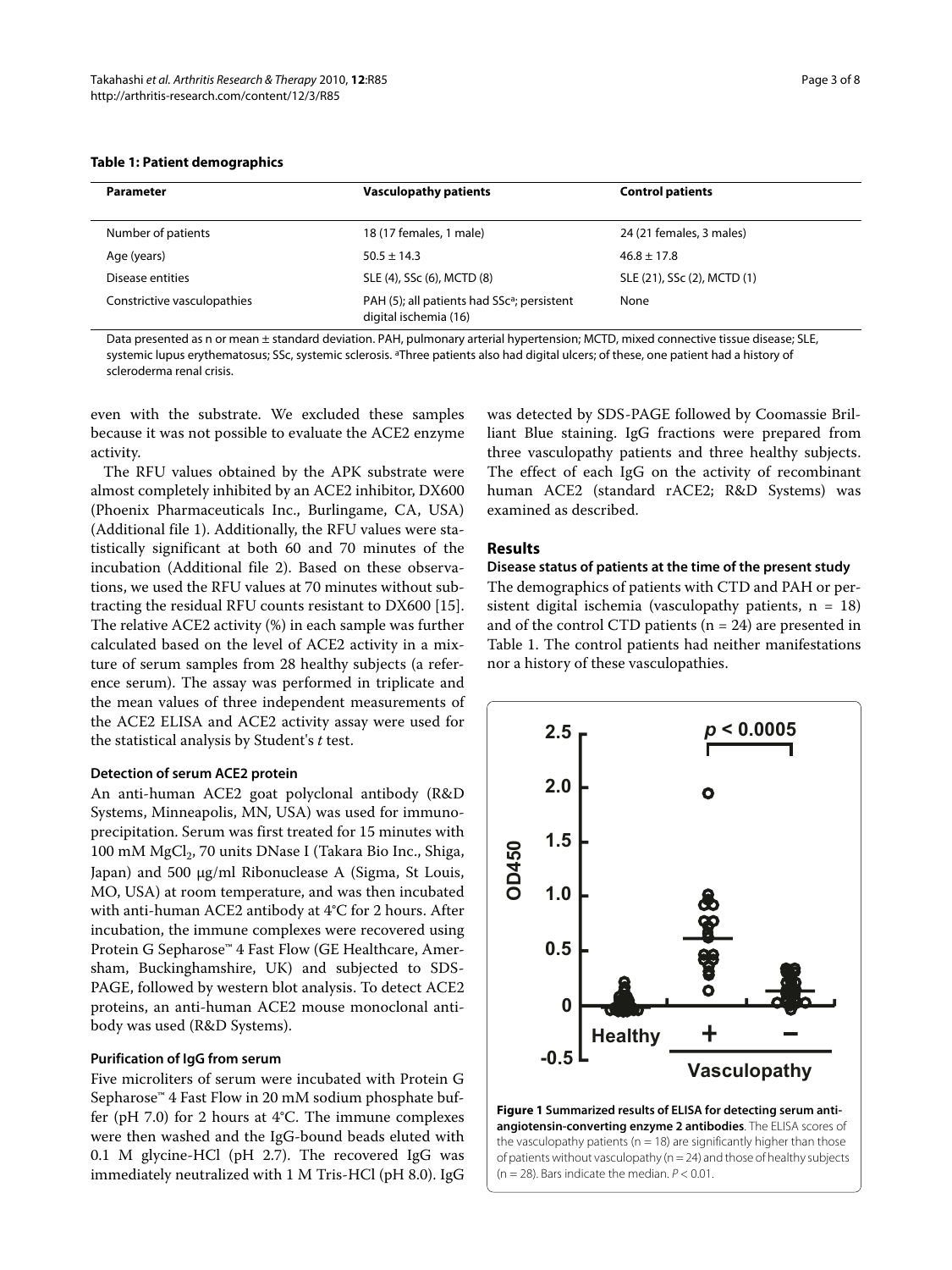<span id="page-3-0"></span>

#### **Vasculopathy patients**

Of the 18 vasculopathy patients, three (Patients 1, 5, and 12) were hospitalized for treatment of an exacerbation of their CTD. Patient 1, with SLE, had fever, pancytopenia, and progressing digital necrosis of the fingers and toes. Patient 5, with the diffuse form of SSc, was referred to our hospital and admitted because of heart failure caused by severe PAH of recent origin. Despite high-dose steroid therapy for PAH and conventional therapy for heart failure, she died of sudden cardiac arrest. Patient 12, with SLE, had fever, pancytopenia, diffuse erythema, and painful digital ischemia accompanied by chilblain lupus.

The remaining 15 outpatients (all had persistent digital ischemia and four also had PAH) were being treated with prostacyclins or calcium antagonists without apparent improvement, and all of the patients with digital ischemia had suffered from digital ulcers or digital necrosis within 2 years of the present study. In the five patients with PAH, the mean ± standard deviation peak tricuspid regurgitant pressure gradient was  $51 \pm 13$  mmHg (range, 39 to 70 mmHg; median, 50 mmHg) on echocardiography within 6 months of the present study, and the mean plasma brain natriuretic peptide level was 639 ± 623 pg/ml (range, 107 to 1,312 pg/ml; median, 568 pg/ml) at the time of this study. Systemic hypertension was observed in four SLE patients and in one SSc patient. Three of the patients had been treated with a calcium antagonist or ACE inhibitor for years, and hypertension developed in the remaining two patients (Patients 1 and 12) during steroid therapy at the time of study.

#### **Control connective tissue disease patients**

Of these 24 patients, 11 were hospitalized: nine patients for exacerbated SLE (six with lupus nephritis, two with neuropsychiatric lupus, and one with thrombocytopenia), one SLE patient for aseptic bone necrosis, and one SSc patient for accidental cholecystitis. The remaining 13 outpatients had stable disease on a maintenance dose of steroid therapy. Recent Raynaud's phenomena were observed in two SLE patients, two SSc patients, and one MCTD patient. Systemic hypertension was observed in one SLE patient, who had been treated with an Ang II receptor blocker.

#### **ELISA for serum anti-ACE2 antibodies**

All of the patients had received a maintenance dose of steroid therapy by the time of blood sampling. Serum samples were obtained from inpatients just before starting additional immunosuppressive therapy for a disease flare-up, and from outpatients. Sera from 17 of the 18 (94%) vasculopathy patients showed reactivity to ACE2 with ELISA values above the baseline level value, which was determined as the mean ELISA score in the 28 nor-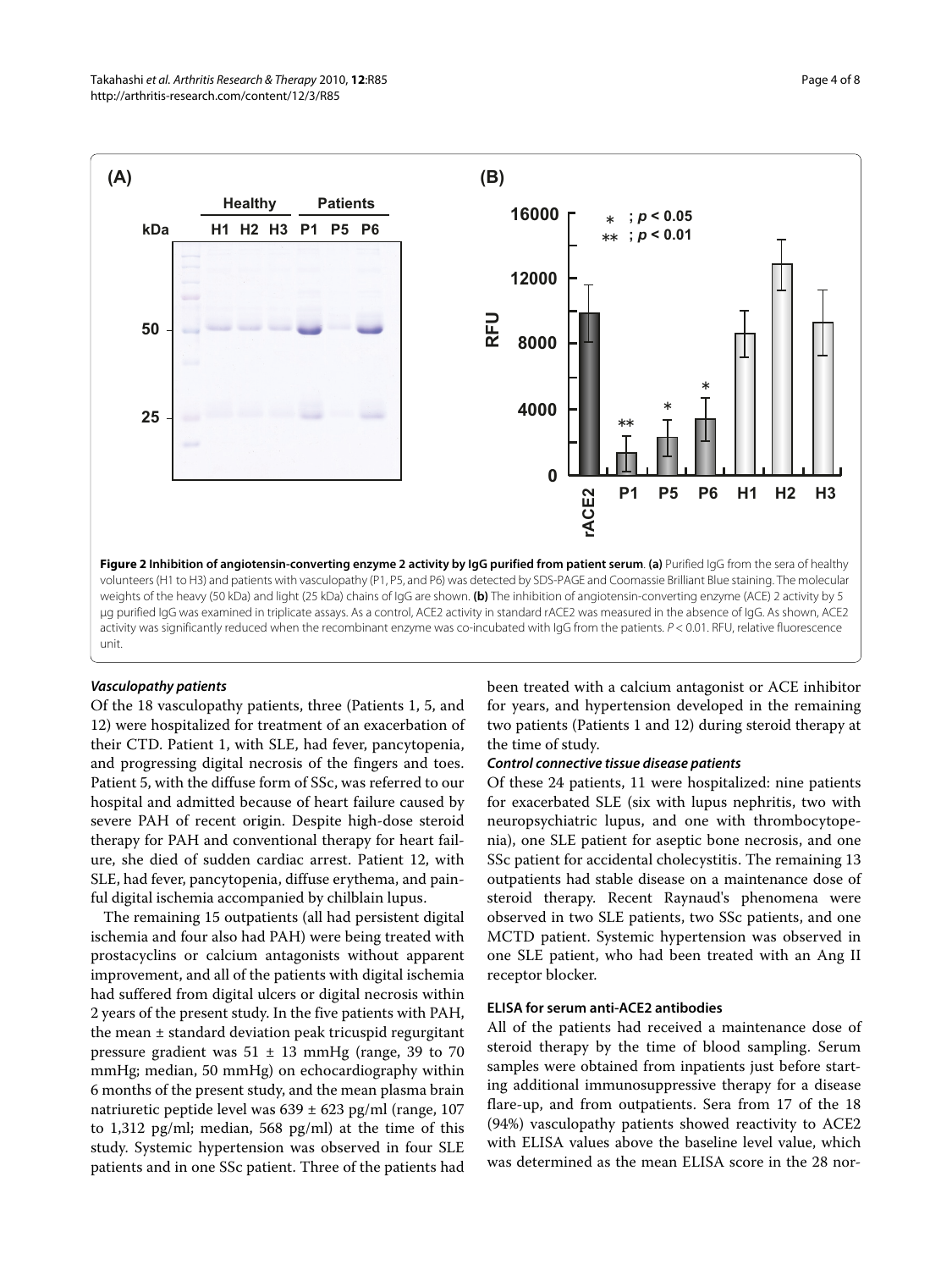<span id="page-4-0"></span>

**Figure 3 Inverse correlation between the presence of angiotensin-converting enzyme 2 autoantibodies and activity in vasculopathy patients**. The relative (%) activity of serum angiotensinconverting enzyme (ACE) 2 compared with the reference value and ELISA score of the same sera were plotted in **(a)** 26 healthy subjects, **(b)**  16 patients without vasculopathy, and **(c)** 18 vasculopathy patients, respectively, and Pearson correlation coefficients were calculated. The relative ACE2 activities were determined based on a reference serum (mixed sera from healthy subjects). **(d)** Western blot analysis to detect ACE2 protein in serum. Immunoprecipitation followed by immunoblotting was performed on sera of healthy subjects (H1 to H3) and vasculopathy patients (P1 to P5). ACE2 was detected as a major band about 90 kDa in size (see also Additional file [3\)](#page-6-15).

mal control subjects. The mean ELISA score was significantly higher in the vasculopathy patients than in the control patients (Figure [1\)](#page-2-0). These results suggest that anti-ACE2 antibodies in the serum are associated with constrictive vasculopathies, PAH, or persistent digital ischemia.

#### **Inhibition of ACE2 activity by IgG purified from patient serum**

IgG fractions from the sera of three healthy subjects and three vasculopathy patients (Patients 1, 5, and 6) were prepared (Figure [2](#page-3-0)a). The activity of standard rACE2 was measured in 5 μg aliquots. The IgG fractions from the vasculopathy patients, but not from the healthy subjects, suppressed the rACE2 enzyme activity significantly compared with that in the absence of IgG (Figure [2b](#page-3-0)).

#### **Serum ACE2 activity in vasculopathy patients, control patients, and healthy subjects**

First, the RFU value of the ACE2 enzyme activity, which was blocked by DX600 (Additional file [1\)](#page-6-13), was determined in 18 patients with vasculopathy, in 16 control patients without vasculopathy, and in 26 healthy subjects. The relative rate of serum ACE2 enzyme activity was then compared with a reference mixture composed of sera from healthy subjects. Serum ACE2 activity could not be measured in one control patient and two healthy subjects due to high fluorescence at the start of incubation, and sera from the remaining seven control patients were not available for these experiments. The mean ± standard deviation relative ACE2 activity was significantly lower in the vasculopathy patients (64.8  $\pm$  16.4, n = 18) compared with that in the healthy subjects (86.6  $\pm$ 32.2,  $n = 26$ ,  $P = 0.0055$ ) and control patients (165.1  $\pm$ 99.1,  $n = 16$ ,  $P = 0.0010$ ).

To clarify the correlation between ACE2 activity and the presence of autoantibodies to ACE2, the ELISA scores for serum anti-ACE2 antibodies and serum ACE2 activity were plotted (Figure [3](#page-4-0)). Our data indicate that the titers of anti-ACE2 antibodies were inversely proportional to ACE2 peptidase activity in the vasculopathy patients (Figure [3](#page-4-0)c). In contrast, no correlation was observed in the healthy subjects or control patients, suggesting that the low serum ACE2 activities in most of the vasculopathy patients were due to the presence of anti-ACE2 antibodies. To assess ACE2 expression in the vasculopathy patients, we tested for ACE2 by immunoprecipitation followed by immunoblotting. As shown in Figure [3](#page-4-0)d, the ACE2 levels in Patients 1 and 5, who were deficient in ACE2 activity (Figure [3](#page-4-0)c), were comparable with those in three healthy subjects, clearly indicating that the decreased ACE2 activity in the vasculopathy patients was due to a functional deficiency. The relative ACE2 protein levels in the patients are shown in Addi-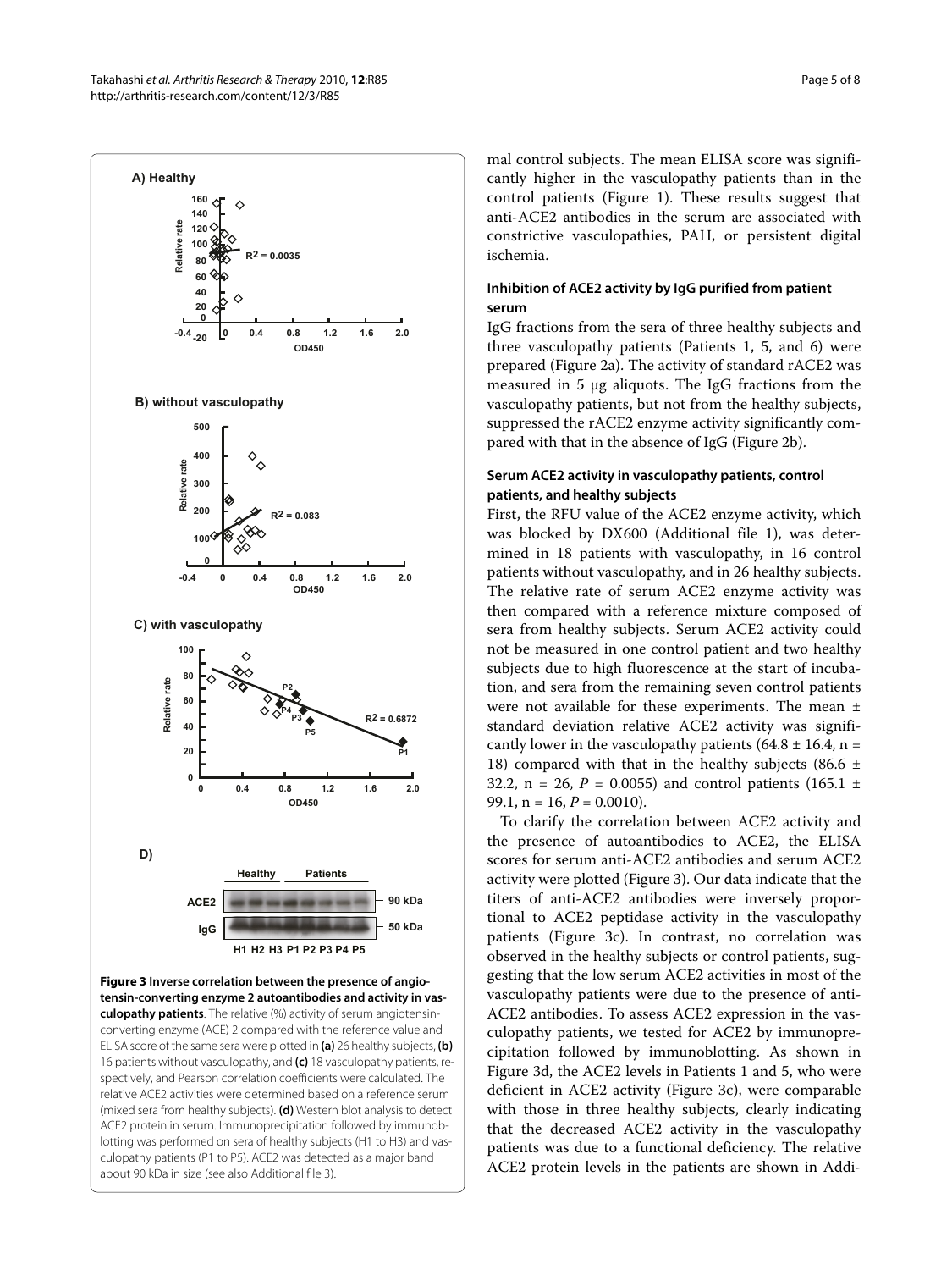<span id="page-5-0"></span>

tional file [3.](#page-6-15) The signal intensities of ACE2 protein and the IgG heavy chain shown in Figure [3](#page-4-0)d were measured and normalized.

#### **Recovery of serum ACE2 activity after therapy in one patient**

The exacerbated SLE and progressive necrosis of the fingers and toes in Patient 1, a 25-year-old female, were treated with intravenous methylprednisolone at a dose of 500 mg/day for 3 days, followed by 30 mg/day oral prednisolone combined with three sessions of double-filtration plasmapheresis and conventional therapy, including prostanoids, stellate ganglion anesthesia, and local care. Her cutaneous lesions healed completely before discharge, without amputation of any digits. Serum tests 2 months after the start of therapeutic intervention showed that the ELISA score for anti-ACE2 antibodies was reduced markedly  $(P < 0.05)$  (Figure [4](#page-5-0)a) and the ACE2 activity had recovered significantly (*P* < 0.05) (Figure [4b](#page-5-0)), compared with the values before therapy. An ELISA for anti-ACE2 antibodies in the waste double-filtration plasmapheresis fluid was negative, and thus we could not evaluate whether double-filtration plasmapheresis had removed these antibodies from the patient's blood. The anti-ACE2 antibodies were probably decreased as a result of immunosuppressive therapy using high-dose pulse steroids.

The other two vasculopathy inpatients (Patients 5 and 12) also received immunosuppressive therapy during the present study and had high ELISA scores for anti-ACE2 antibodies before therapy. The serum of Patient 5 was not studied after therapy, because she died suddenly. For

Patient 12, the ELISA scores before therapy and after 2 months of therapy with 30 mg/day prednisolone were  $0.68 \pm 0.02$  and  $0.36 \pm 0.01$ , respectively. These results were not significantly different, and the titer tended to decrease after therapy. The relative rates (%) of serum ACE2 activity in this patient before and after therapy were 52.2 ± 19.1 and 63.1 ± 4.8 (*P* = NS), based on the level of activity detected in the reference sample, respectively.

#### **Discussion**

Persistent digital ischemia and clinically evident PAH are intractable and relatively infrequent complications of SLE, SSc, and MCTD - although latent forms of vasculopathies, including sporadic abnormalities such as Raynaud's phenomena, may be more prevalent in CTD patients. Immunosuppressive therapy can improve PAH in some patients with SLE, SSc, or MCTD [[16](#page-7-1)], and in most SLE patients [[17\]](#page-7-2) via an unknown therapeutic mechanism. The treatment of digital ischemia remains an unsolved clinical problem for physicians. Our study suggests, for the first time, that autoantibodies to ACE2 are present in the serum of patients with persistent constrictive vasculopathies. Furthermore, the elevated ELISA scores for anti-ACE2 antibodies correlated with reduced ACE2 activity. The serum autoantibodies to ACE2 may therefore inhibit ACE2 activity, and the inhibition may be reversible after immunosuppressive therapy, based on the data from Patient 1. There were small numbers of patients with systemic hypertension in both the vasculopathy and control patient groups. We could not determine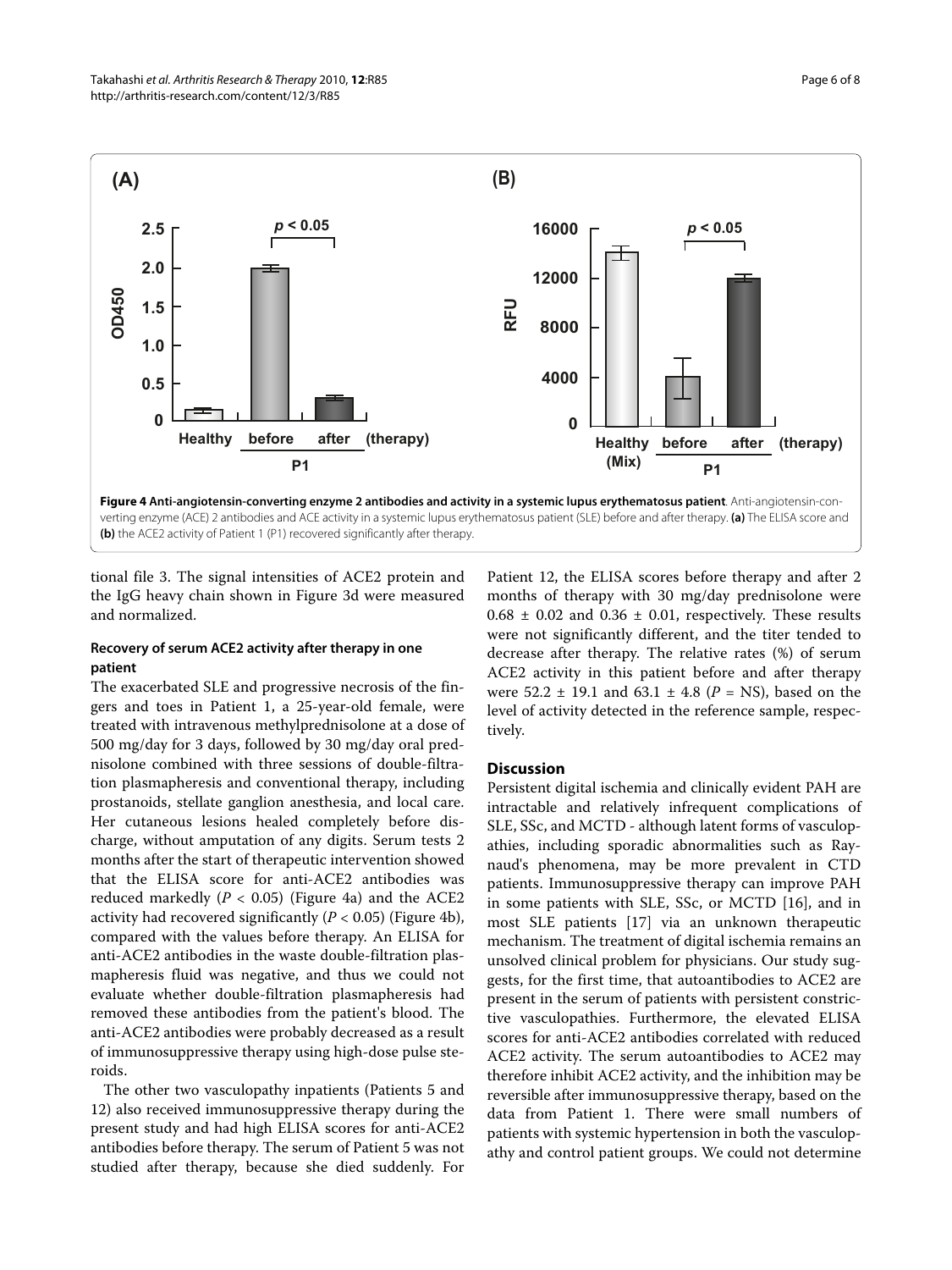whether their hypertension was essential hypertension, or was caused by steroid therapy or ACE2 inhibition.

The inhibition of ACE2 by autoantibodies may result in reduced physiological levels of the vasoprotective agent Ang(1-7) in the local vascular milieu, which may induce vasculopathies in patients with underlying disease such as CTD. Vasodilating drugs - including prostanoids, endothelin-receptor antagonists, and phosphodiesterase type-5 inhibitors - have been used widely to treat PAH and have been partially effective for some PAH patients [[18\]](#page-7-3). No effective drugs have been found for persistent digital ischemia [\[19\]](#page-7-4). Our study suggests that ACE2 activation or administration in experimental PAH [[5](#page-6-3)[,6](#page-6-4)] may be applicable as a therapy for PAH or persistent digital ischemia in patients with CTD.

#### **Conclusions**

Anti-ACE2 autoantibodies may be associated with constrictive vasculopathy in patients with connective tissue disease.

#### **Additional material**

<span id="page-6-13"></span>**[Additional file 1](http://www.biomedcentral.com/content/supplementary/ar3012-S1.PDF) Inhibition of the enzyme activity by an ACE2 inhibitor**. By preincubation with DX600 for 30 minutes, the enzyme activity was almost completely blocked ( $P < 0.01$ ). H, healthy volunteer; P, patients with vasculopathy; CP, control patients without vasculopathy. The activity was also blocked by the addition of ethylenediamine tetraacetic acid (EDTA) (data not shown), indicating that the activity would depend on the presence of zinc ion.

<span id="page-6-14"></span>**[Additional file 2](http://www.biomedcentral.com/content/supplementary/ar3012-S2.PDF) Optimization of the measurement analysis of ACE2 activity**. ACE2 activity was measured chronologically with the fluorogenic substrate and plotted for 90 min. The relative fluorescence unit (RFU) values increased within 70 minutes and then declined. Each plot is a representative result of three independent experiments. In each experiment, a rACE2 (a standard) and a reference serum (a mixture of sera from 28 healthy subjects) were assayed simultaneously with sample sera from healthy subjects, control patients, or vasculopathy patients. The difference of the ACE2 enzyme activity between healthy subjects and vasculopathy patients was statistically significant ( $P < 0.01$ ) both at 60 and 70 minutes of the incubation.

#### <span id="page-6-15"></span>**[Additional file 3](http://www.biomedcentral.com/content/supplementary/ar3012-S3.PDF) Relative intensity of the ACE2 protein levels in**

**patients**. The signal intensities of ACE2 protein and the IgG heavy chain shown in Figure [3d](#page-4-0) were measured and normalized. Each relative intensity was standardized with that of sample H1.

#### **Abbreviations**

ACE: angiotensin-converting enzyme; Ang: angiotensin; BSA: bovine serum albumin; CTD: connective tissue disease; ELISA: enzyme-linked immunosorbent assay; MCTD: mixed connective tissue disease; PAH: pulmonary arterial hypertension; PBS: phosphate-buffered saline; rACE2: recombinant human angiotensin-converting enzyme 2; RFU: relative fluorescence unit; SLE: systemic lupus erythematosus; SSc: systemic sclerosis.

#### **Competing interests**

The authors declare that they have no competing interests.

#### **Authors' contributions**

YT and SH equally contributed to this study. YT performed the ELISA, clinical practice, and wrote the paper. SH prepared a recombinant ACE2 protein, carried out the assays for ACE2 activities, and wrote the methods. YI designed the experiments. AM designed the research and completed the paper.

#### **Acknowledgements**

The authors thank Dr Hyeryun Choe (Harvard Medical School, Cambridge, MA, USA) for a plasmid DNA encoding human ACE2 cDNA. The present work was supported by Grants-in-Aid for Research on Intractable Diseases from the Ministry of Health, Labor, and Welfare of Japan.

#### **Author Details**

1Division of Rheumatic Diseases, Research Institute, International Medical Center of Japan, 1-21-1 Toyama, Shinjuku-ku, Tokyo 162-8655, Japan and 2Department of Intractable Diseases, Research Institute, International Medical Center of Japan, 1-21-1 Toyama, Shinjuku-ku, Tokyo 162-8655, Japan

#### Received: 12 December 2009 Revised: 12 March 2010 Accepted: 14 May 2010 Published: 14 May 2010

#### **References**

- <span id="page-6-0"></span>1. Vaz-Silva I, Carneiro MM, Ferreria MC, Pinheiro SV, Silva DA, Silva-Fillo AL, Witz CA, Reis AM, Santos RA, Reis FM: The vasoactive peptide angiotensin-(1-7), its receptor Mas and the angiotensin-converting enzyme type 2 are expressed in the human endothelium**.** Reprod Sci 2009, 16:247-256.
- <span id="page-6-1"></span>2. Ingelfinger JR: Angiotensin-converting enzyme 2: implications for blood pressure and kidney disease**.** Curr Opin Nephrol Hypertens 2009, 18:79-84.
- 3. Iwanami J, Mogi M, Iwai M, Horiuchi M: Inhibition of the reninangiotensin system and target organ protection**.** Hypertens Res 2009, 32:229-327.
- <span id="page-6-2"></span>4. Mercure C, Yogi A, Callera GE, Aranha AB, Bader M, Ferreria AI, Santos RA, Walther T, Touyz RM, Reudelhuber TL: Angiotensin (1-7) blunts hypertensive cardiac remodeling by a direct effect on the heart**.** Circ Res 2008, 103:1319-1326.
- <span id="page-6-3"></span>5. Ferreria AI, Shenoy V, Yamazato Y, Sriamula S, Francis J, Yuan L, Castellano RK, Ostrov DA, Oh SP, Katovich MJ, Raizada MK: Evidence for angiotensinconverting enzyme 2 as a therapeutic target for the prevention of pulmonary hypertension**.** Am J Respir Crit Care Med 2009, 179:1048-1054.
- <span id="page-6-4"></span>Yamazato Y, Ferreira AJ, Hong KH, Sriramula S, Francis J, Yamazato M, Yuan L, Bradford CN, Shenoy V, Oh SP, Katovich MJ, Raizada MK: Prevention of pulmonary hypertension by angiotensin-converting enzyme 2 gene transfer**.** Hypertension 2009, 54:365-371.
- <span id="page-6-5"></span>7. Jais X, Launay D, Yaici A, Le Pavec J, Tchérakian C, Sitbon O, Simonneau G, Humbert M: Immunosuppressive therapy in lupus- and mixed connective tissue disease-associated pulmonary arterial hypertension**.** Arthritis Rheum 2008, 58:521-531.
- <span id="page-6-6"></span>Langleben D, Orhanos SE, Giovinazzo M, Hirsch A, Baron M, Seneal IL, Armaganidis A, Catravas JD: Pulmonary capillary endothelial metabolic dysfunction: severity in pulmonary arterial hypertension related to connective tissue disease versus idiopathic pulmonary arterial hypertension**[.](http://www.ncbi.nlm.nih.gov/entrez/query.fcgi?cmd=Retrieve&db=PubMed&dopt=Abstract&list_uids=18383374)** Arthritis Rheum 2008, 58:1156-1164.
- <span id="page-6-7"></span>9. Kasparian A, Floros A, Gialafos E, Kanakis M, Tassiopoulos S, Kafasi S, Vaiopoulos G: Raynaud's phenomenon is correlated with elevated systolic pulmonary arterial pressure in patients with systemic lupus erythematosu[s](http://www.ncbi.nlm.nih.gov/entrez/query.fcgi?cmd=Retrieve&db=PubMed&dopt=Abstract&list_uids=17670849)**.** Lupus 2007, 16:505-508.
- <span id="page-6-8"></span>10. Tan EM, Cohen AS, Fries JF, Masi AT, McShane DJ, Rothfield NF, Schaller JG, Talal N, Winchester RJ: The 1982 revised criteria for the classification of systemic lupus erythematosus**.** Arthritis Rheum 1982, 25:1271-1277.
- <span id="page-6-9"></span>11. LeRoy EC, Black C, Fleischmajer R, Jablonska S, Krieg T, Medsger TA Jr, Rowell N, Wollheim F: Scleroderma (systemic sclerosis): classification, subsets and pathogenesis. JRheumatol 1988, 15:202-205.
- <span id="page-6-10"></span>12. Kasukawa R, Tojo T, Miyawaki S: Preliminary diagnostic criteria for classification of mixed connective tissue disease**.** In Mixed Connective Tissue Disease and Anti-nuclear Antibodies Edited by: Kasukawa R, Sharp GC. Amsterdam: Elsevier; 1987:41-47.
- <span id="page-6-11"></span>13. Sharp GC, Irvin WS, Tan EM, Gould RG, Holman HR: Mixed connective tissue disease - an apparently distinct rheumatic disease syndrome associated with a specific antibody to an extractable nuclear antigen (ENA)**.** Am J Med 1972, 52:148-159.
- <span id="page-6-12"></span>14. Vickers C, Hales P, Kaushik V, Dick L, Gavin J, Tang J, Godbout K, Parsons T, Baronas E, Hsieh F, Acton S, Patane M, Nichols A, Tummino P: Hydrolysis of biological peptides by human angiotensin-converting enzymerelated carboxypeptidase**.** J Biol Chem 2002, 277:14838-14843.